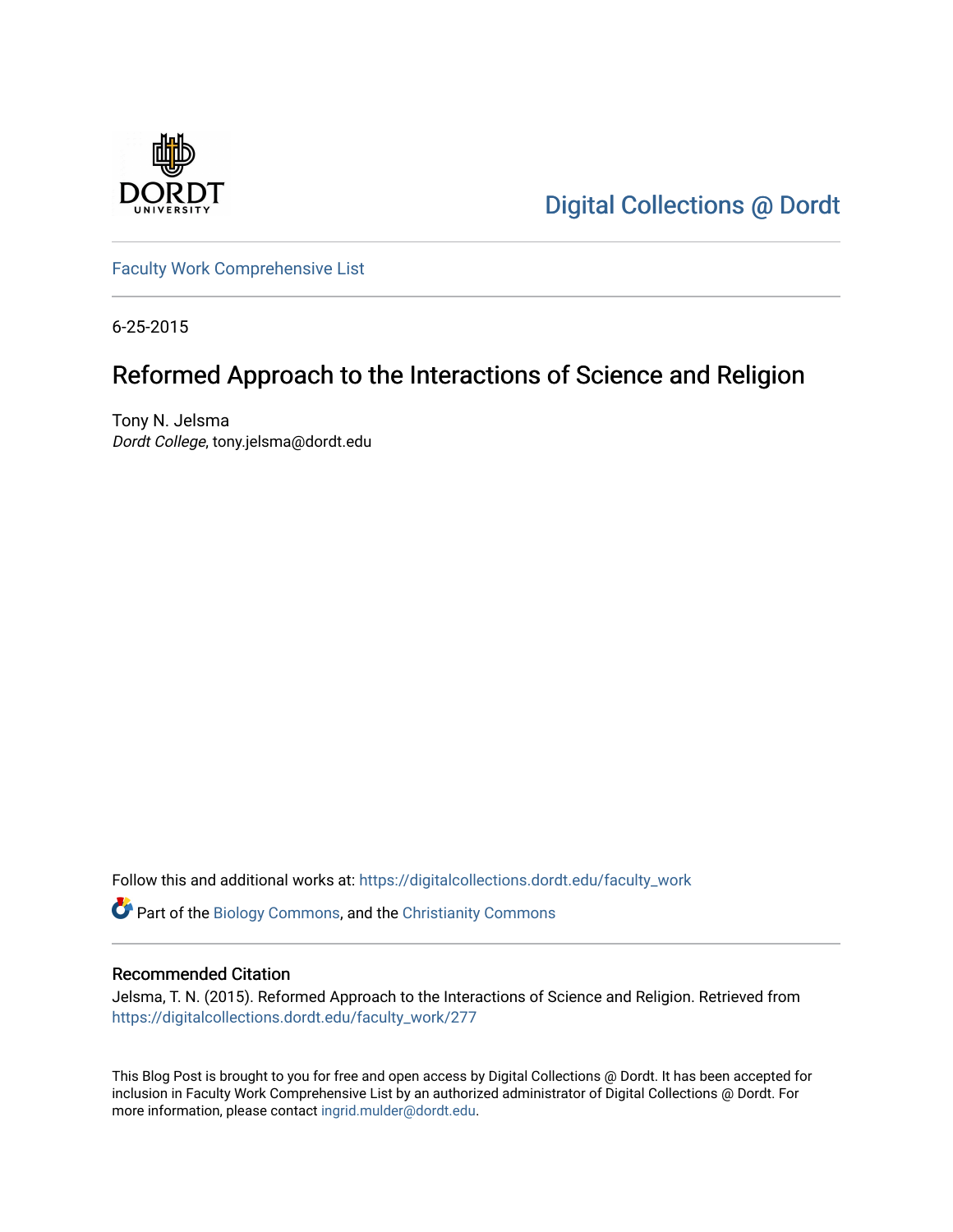## Reformed Approach to the Interactions of Science and Religion

### Abstract

"Sometimes, despite our best theological and scientific study, religion and science still seem to be in conflict."

Posting about the interactions between religion and science from In All Things - an online hub committed to the claim that the life, death, and resurrection of Jesus Christ has implications for the entire world.

<http://inallthings.org/a-reformed-approach-to-the-interactions-of-science-and-religion>

### Keywords

In All Things, religion and science, God, human beings, animals

### **Disciplines**

Biology | Christianity

### **Comments**

[In All Things](http://inallthings.org/) is a publication of the [Andreas Center for Reformed Scholarship and Service](http://www.dordt.edu/services_support/andreas_center/) at Dordt [College](http://www.dordt.edu/).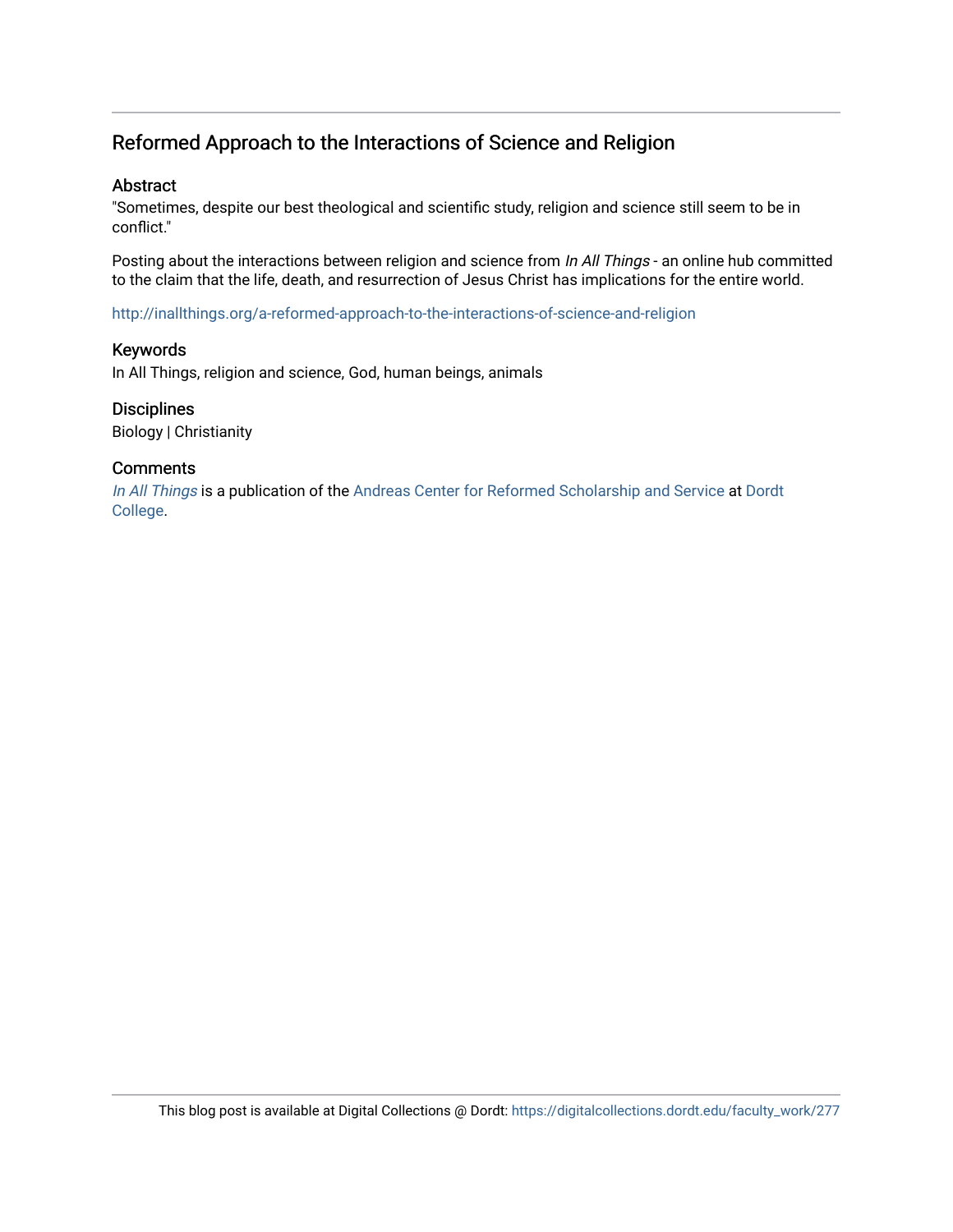# **A Reformed Approach to the Interactions of Science and Religion**

**all inallthings.org**[/a-reformed-approach-to-the-interactions-of-science-and-religion/](http://inallthings.org/a-reformed-approach-to-the-interactions-of-science-and-religion/)

### Tony Jelsma

This is post #2 of 2 in the series *"Religion and Science - A Reformed Perspective"*

- 1. Models of the [Interaction](http://inallthings.org/models-of-the-interaction-of-science-and-religion/) of Science and Religion
- 2. A Reformed Approach to the Interactions of Science and Religion

A series exploring the interactions between religion and science.

The previous article described four models of the interaction of science and religion:

- Conflict: religion and science are mutually incompatible
- Independence: religion and science talk about different things so they don't interact
- Dialogue: religion and science are mostly separate but there are areas where they come in contact, from different perspectives
- Integration: religion and science are closely and inextricably intertwined

In this article I will critique them from a Reformed perspective.

### **Conflict**

I feel that the conflict model should not be readily embraced by Reformed Christians. Since the same God is revealing his works both through the scientific study of the creation and through his Word, they should not conflict. However, since both science (the practice of studying the creation) and religion (the practice of living out one's faith life according to God's Word) are human activities, they are susceptible to misinterpretation. True, because creation speaks without words, Scripture speaks more clearly, but Scripture, too, can be misinterpreted. I agree that God's Word is infallible, but when one takes a particular interpretation without acknowledging that it is just that – an interpretation – we can run into difficulty. Moreover, interpretations can easily read current science into Scripture, which ignores the original context in which the text was written and forces Scripture to say what it never intended to say. Third, to deny the validity of science while at the same time reaping the benefits of that same science in one's daily life (e.g. dismissing radioactive dating while using the same science in medical treatments, or using a GPS unit, which relies on the same science used to measure the distance to stars) seems somewhat disingenuous. God's works are revealed both in the creation and in Scripture, and we must acknowledge them both.

### **Independence**

As was mentioned in the previous article, the independence position seems naïve. True, the focus of general revelation is different from special revelation, but both speak of reality. Our religious beliefs cannot be simply personal in that they don't affect anyone else, because they speak about real persons and real events, such as the resurrection of Christ.

Another weakness of this position, pointed out by Barbour, is that science isn't as objective as it is often portrayed. In his book The Structure of Scientific [Revolutions,](http://dordt.worldcat.org/title/structure-of-scientific-revolutions/oclc/34548541&referer=brief_results) Thomas Kuhn showed how science works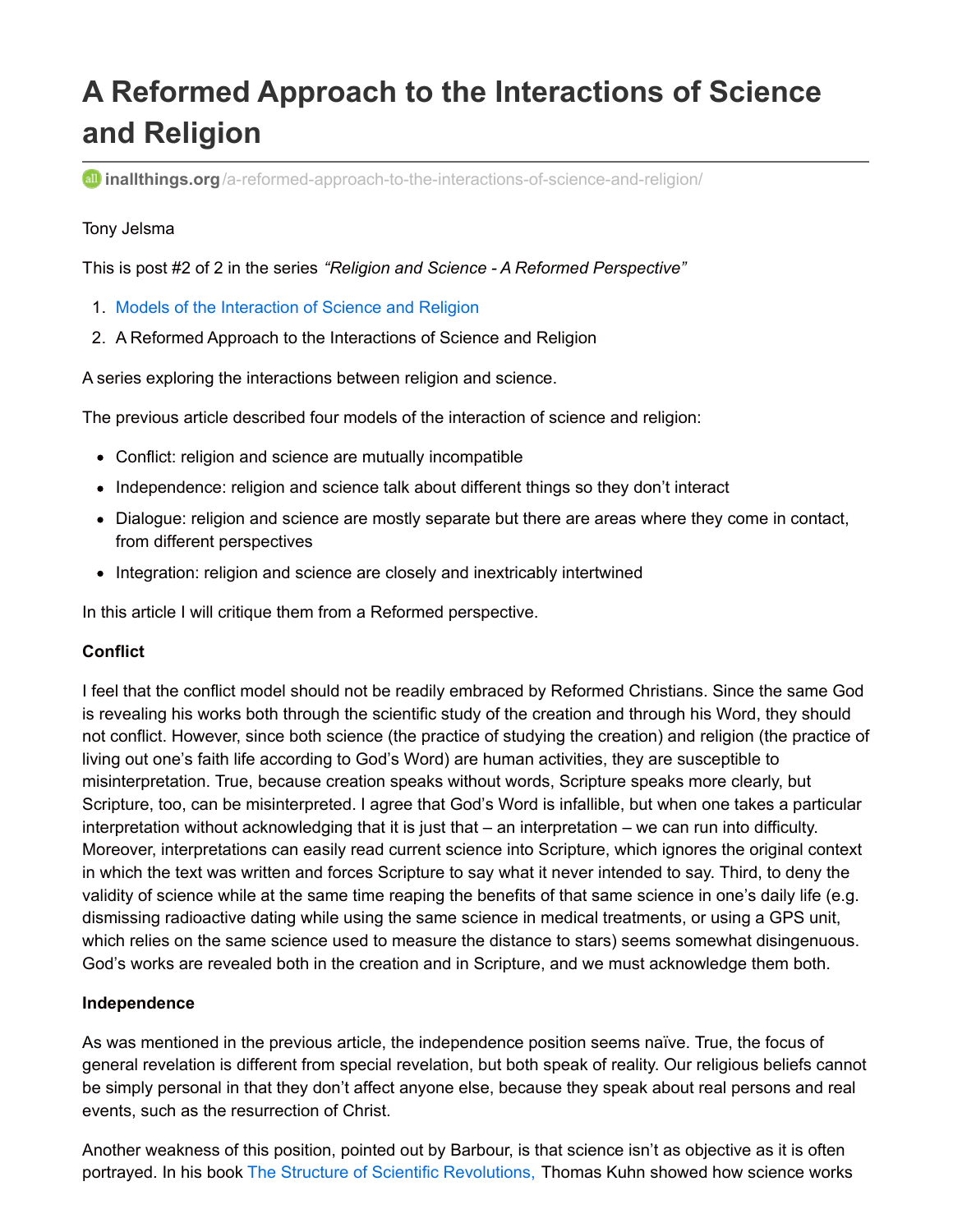within paradigms, or understandings of the world (examples of such paradigms include phlogiston theory and Newtonian physics). Such paradigms may not be correct but serve as frameworks for scientific study. Scientists continue to work within a paradigm until it becomes untenable and is replaced by a better paradigm.

Conversely, the study of religion is not as subjective as often portrayed. The Christian faith is based upon God's revelation in the Bible. While there are clearly differences in interpretation, the Bible provides a standard for evaluation and guidance in one's Christian faith and life.

### **Dialogue**

The dialogue position seems intuitively attractive. Science and religion largely address different questions and serve different purposes. But since they both address reality, they occasionally speak to the same thing.

One particularly challenging example of dialogue is the nature of being human. How are humans different from animals? Clearly there are quantitative differences in intelligence and communication ability, to name just two. But do humans have aspects that are completely lacking in animals?

From a theological perspective we have a discontinuity between humans and animals – humans are created in the image of God and animals aren't. We have a covenant relationship with God that includes norms for behavior. Animals act on instinct and are not held responsible for their behavior. But does being made in the image of God include features possessed by humans that are lacking in animals? Is this a scientific or a theological question?

Whether or not there are qualitative differences between humans and animals is relevant to the creation/evolution debate. If humans gradually evolved from an apelike ancestor, when and how would these qualitative differences have arisen? Does an evolutionary/animal origin of humans preclude such a discontinuity between humans and animals? This question has both scientific and theological implications. [1](http://inallthings.org/a-reformed-approach-to-the-interactions-of-science-and-religion/#fn1-4963)

### **Integration**

From a Reformational perspective, one would think that the integration position would be the most attractive. After all, we proclaim with Abraham Kuyper that there is no aspect of our human existence over which Christ does not claim authority. Thus, our scientific activities are also considered religious. However, while every scientific activity is done *Coram Deo*, before the face of God, and is an act of worship, scientific activities are done differently than religious activities. They use different approaches, in different communities. How can they be truly integrated? We need to be intentional and explicit on how it occurs.

The integration position allows for religion and science to mutually inform each other. Some people may be uncomfortable with such a statement. It is true that the Bible (or rather our faith, which is based on the Bible) shapes how we see the world, but does science shape how we read the Bible as well? In other words, does science shape our faith?

I would say that it does, on several levels. Nearly all Christians would agree that we need general revelation in order to understand what special revelation is saying; the Bible is translated into a language we understand; it refers to things and concepts that we know by general revelation. Moreover, understanding the context of a Scripture passage helps us to see better the nuances of a text. The imagery that is used in the Bible, e.g. the references to us as sheep, requires an understanding of the creation (or more precisely, the authors' understanding of the creation) for maximum impact. And on a different level, seeing the beauty and intricacy of creation, e.g. the interconnectedness and robustness of signaling pathways in a cell, helps us see God's power and wisdom more clearly.